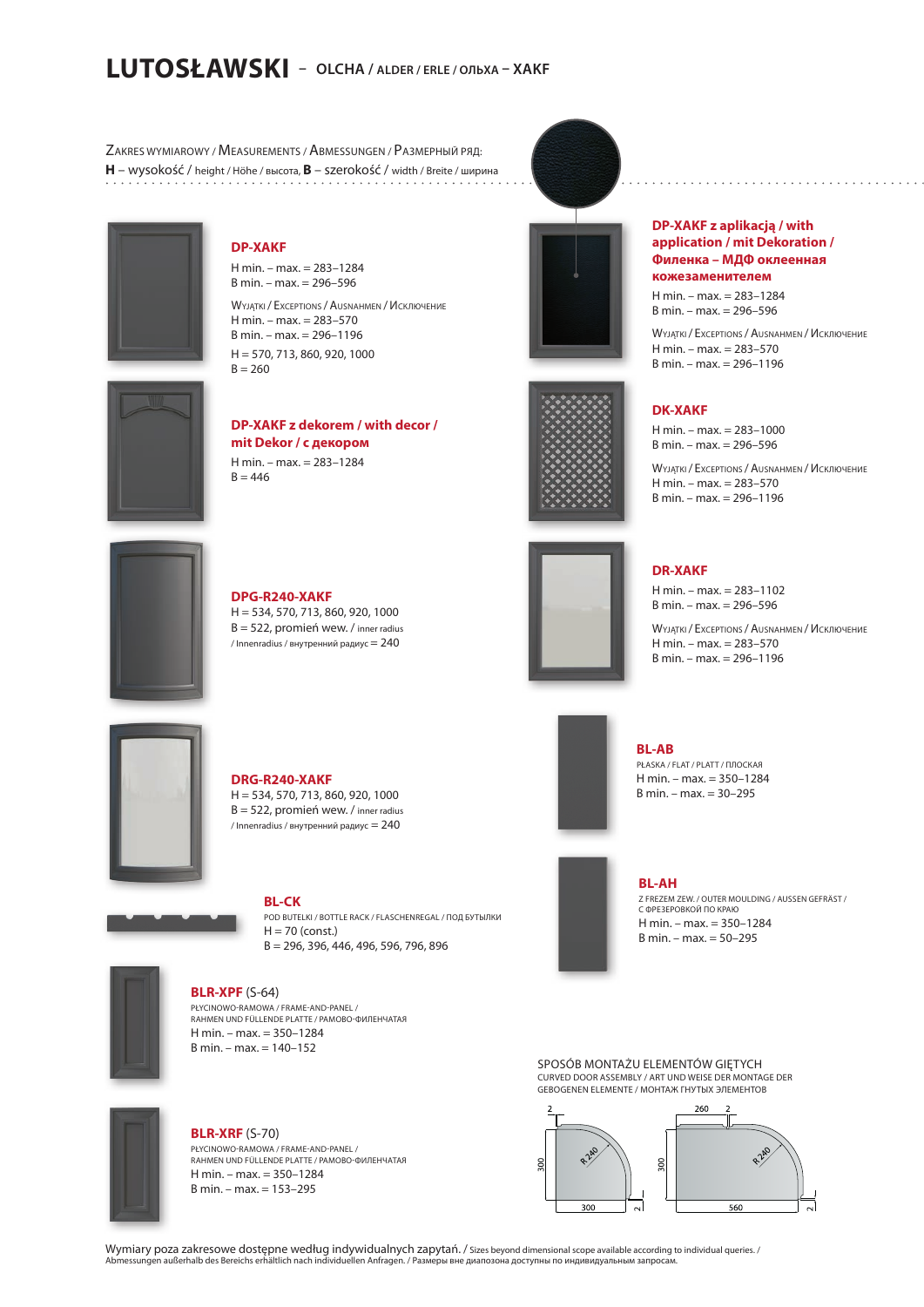### **LUTOSŁAWSKI – OLCHA / ALDER / ERLE / ОЛЬХА – XAKF**

ZAKRES WYMIAROWY / MEASUREMENTS / ABMESSUNGEN / PАЗМЕРНЫЙ РЯД: **H** – wysokość / height / Höhe / высота, **B** – szerokość / width / Breite / ширина



**CZ-CK** Z FREZEM ZEW. / OUTER MOULDING / AUSSEN GEFRÄST / С ФРЕЗЕРОВКОЙ ПО КРАЮ H min. – max. = 110–282 B min. – max. = 196–1196 OPCJA /OPTION /OPTION / ВАРИАНТ: HxB = 140x146



**CZ-AG** Z WYCIĘCIEM NA PALEC / DRAWER WITH A CUT-OUT / MIT ÖFFNUNG FÜR DEN FINGER / С ВЫРЕЗОМ ПОД ПАЛЕЦ  $H = 140$  (const.)  $B = 146$  (const.)



**CZR-XRF** (S-64) PŁYCINOWO-RAMOWA / FRAME-AND-PANEL / FÜLLENDE PLATTE UND RAHMEN РАМОВО-ФИЛЕНЧАТАЯ H min. – max. = 140–152 B min. – max. = 296–1196



**CZR-XTF** (S-70) PŁYCINOWO-RAMOWA / FRAME-AND-PANEL / FÜLLENDE PLATTE UND RAHMEN РАМОВО-ФИЛЕНЧАТАЯ H min. – max. = 153–282 B min. – max. = 296–1196



**CZ45-HF**  $H = 140$ B = 396, 446, 496, 596, 796, 896

> **LO-2-H**  $H = 120, 140$  $B = 596, 796, 896$



**CZG-R240-XTF** (S-70) PŁYCINOWO-RAMOWA / FRAME-AND-PANEL / FÜLLENDE PLATTE UND RAHMEN РАМОВО-ФИЛЕНЧАТАЯ  $H = 176$  $B = 522$ , promień wew. / inner radius / Innenradius / внутренний радиус = 240

H = 570, 713, 860, 920, 1000  $B = 45 \times 45$  (const.)





**LO-2-HY** Z MOTYWEM / WITH AN ADORNMENT / MIT MOTIV / C MOTIABOM  $H = 120, 140$ 

 $B = 596, 796, 896$ 











**LO-5-J1**  $H = 260$  (const.) B min. – max = 896–1500

**LO-5-J2**  $H = 260$  (const.) B min. – max = 896–1500

**LO-5-J3**  $H = 260$  (const.) B min. – max = 896–1500



**LO-5-J5**  $H = 260$  (const.) B min. – max = 896–1500



**RK-1-I** H min. – max. = 355–713 B min. – max. = 296–596

Wymiary poza zakresowe dostępne według indywidualnych zapytań. / Sizes beyond dimensional scope available according to individual queries. / Abmessungen außerhalb des Bereichs erhältlich nach individuellen Anfragen. / Размеры вне диапозона доступны по индивидуальным запросам.





**LO-4-AU**  $H = 260, 350$  (const.) B min. – max. = 896–1500

**LN-G**

**LO-1-AD**  $H = 140$  $B = 1500$ 

**LO-6-AM5**  $H = 260$  (const.) B min. – max = 896–1500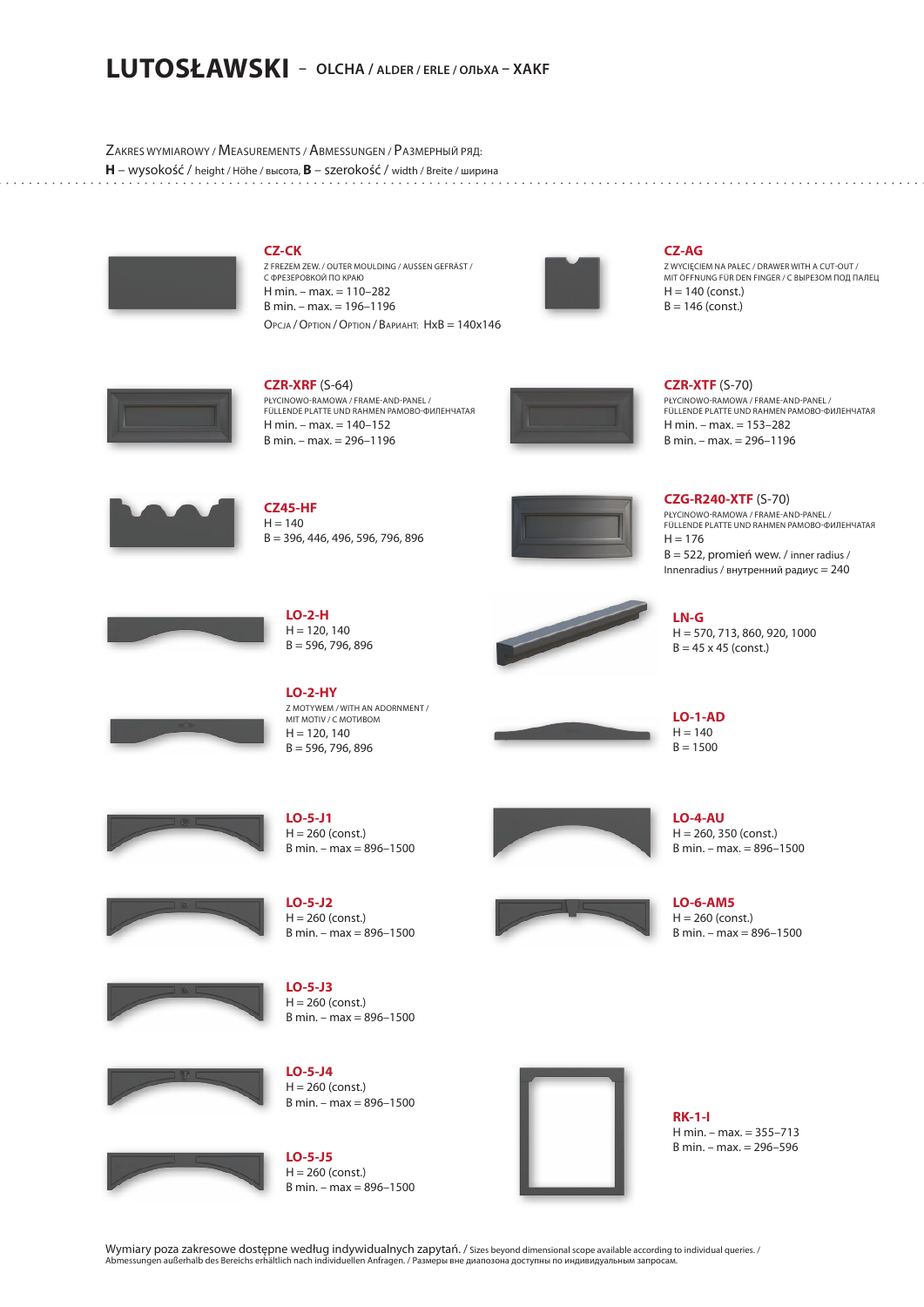## **TYPOSZEREG WYMIAROWY / DIMENSIONAL SCOPE / ABMESSUNGEN DER TYPENREIHE / РАЗМЕРНЫЙ РЯД**

| <b>DP</b>  |                  |                           |                          | <b>DR</b>  |            |              |            | <b>DK</b> |      |      |      |  |  |
|------------|------------------|---------------------------|--------------------------|------------|------------|--------------|------------|-----------|------|------|------|--|--|
| Η          | $\mathbf{B}$     | $\boldsymbol{\mathsf{H}}$ | B                        | Н          | B          | H            | B          | H         | B    | H    | B    |  |  |
| 283        | 296              | 713                       | $234^2$                  | 283        | 296        | 570          | 596        | 283       | 296  | 570  | 496  |  |  |
| 283        | 346              | 713                       | 260 <sup>1</sup>         | 283        | 346        | 570          | 796        | 283       | 346  | 570  | 596  |  |  |
| 283        | 396              | 713                       | 296                      | 283        | 396        | 570          | 896        | 283       | 396  | 570  | 796  |  |  |
| 283        | 496              | 713                       | 315                      | 283        | 496        | 570          | 996        | 283       | 496  | 570  | 896  |  |  |
| 283        | 596              | 713                       | 321                      | 283        | 596        | 570          | 1196       | 283       | 596  | 570  | 996  |  |  |
| 283        | 796              | 713                       | 325                      | 283        | 796        | 713          | 296        | 283       | 796  | 570  | 1196 |  |  |
| 283        | 896              | 713                       | 346                      | 283        | 896        | 713          | 396        | 283       | 896  | 713  | 296  |  |  |
| 283        | 996              | 713                       | 396                      | 283        | 996        | 713          | 446        | 283       | 996  | 713  | 346  |  |  |
| 283        | 1196             | 713                       | 446                      | 283        | 1196       | 713          | 496        | 283       | 1196 | 713  | 396  |  |  |
| 355        | 296              | 713                       | 496                      | 355        | 296        | 713          | 596        | 355       | 296  | 713  | 446  |  |  |
| 355        | 396              | 713                       | 596                      | 355        | 396        | 860          | 296        | 355       | 396  | 713  | 496  |  |  |
| 355        | 446              | 860                       | 2342                     | 355        | 446        | 860          | 346        | 355       | 496  | 713  | 596  |  |  |
| 355        | 496              | 860                       | 260 <sup>1</sup>         | 355        | 496        | 860          | 396        | 355       | 596  | 860  | 296  |  |  |
| 355        | 596              | 860                       | 296                      | 355        | 596        | 860          | 496        | 355       | 796  | 860  | 346  |  |  |
| 355        | 796              | 860                       | 346                      | 355        | 796        | 860          | 596        | 355       | 896  | 860  | 396  |  |  |
| 355        | 896              | 860                       | 396                      | 355        | 896        | 920          | 296        | 355       | 996  | 860  | 446  |  |  |
| 355        | 996              | 860                       | 496                      | 355        | 996        | 920          | 346        | 355       | 1196 | 860  | 496  |  |  |
| 355        | 1196             | 860                       | 596                      | 355        | 1196       | 920          | 396        | 400       | 296  | 860  | 596  |  |  |
| 380        | 596              | 890                       | 596                      | 400        | 296        | 920          | 446        | 400       | 396  | 920  | 296  |  |  |
| 400        | 296              | 920                       | 2342                     | 400        | 396        | 920          | 496        | 400       | 496  | 920  | 346  |  |  |
| 400        | 396              | 920                       | 260 <sup>1</sup>         | 400        | 496        | 920          | 596        | 400       | 596  | 920  | 396  |  |  |
| 400        | 446              | 920                       | 296                      | 400        | 596        | 1000         | 296        | 400       | 796  | 920  | 446  |  |  |
| 400        | 496              | 920                       | 346                      | 400        | 796        | 1000         | 396        | 400       | 896  | 920  | 496  |  |  |
| 400        | 596              | 920                       | 396                      | 400        | 896        | 1000         | 496        | 400       | 996  | 920  | 596  |  |  |
| 400        | 796              | 920                       | 446                      | 400        | 996        | 1000         | 596        | 400       | 1196 | 1000 | 296  |  |  |
| 400        | 896              | 920                       | 496                      | 400        | 1196       | 1102         | 296        | 570       | 296  | 1000 | 396  |  |  |
| 400        | 996              | 920                       | 596                      | 570        | 296        | 1102         | 396        | 570       | 396  | 1000 | 496  |  |  |
| 400<br>429 | 1196<br>596      | 1000<br>1000              | 2342<br>260 <sup>1</sup> | 570<br>570 | 396<br>446 | 1102<br>1102 | 496<br>596 | 570       | 446  | 1000 | 596  |  |  |
| 490        | 596              | 1000                      | 296                      | 570        | 496        |              |            |           |      |      |      |  |  |
| 570        | $234^2$          | 1000                      | 396                      |            |            |              |            |           |      |      |      |  |  |
| 570        | 260 <sup>1</sup> | 1000                      | 496                      |            |            |              |            |           |      |      |      |  |  |
| 570        | 296              | 1000                      | 596                      |            |            |              |            |           |      |      |      |  |  |
| 570        | 396              | 1102                      | 296                      |            |            |              |            |           |      |      |      |  |  |
| 570        | 446              | 1102                      | 396                      |            |            |              |            |           |      |      |      |  |  |
| 570        | 496              | 1102                      | 496                      |            |            |              |            |           |      |      |      |  |  |
| 570        | 596              | 1102                      | 596                      |            |            |              |            |           |      |      |      |  |  |
| 570        | 796              | 1174                      | 596                      |            |            |              |            |           |      |      |      |  |  |
| 570        | 896              | 1253                      | 596                      |            |            |              |            |           |      |      |      |  |  |
| 570        | 996              | 1284                      | 596                      |            |            |              |            |           |      |      |      |  |  |
| 570        | 1196             |                           |                          |            |            |              |            |           |      |      |      |  |  |

1 – dotyczy typu / concerns of type / betrifft den Typ / касается тип XAKF

2 – dotyczy typów / concerns of type / betrifft die Typen / касается тип WW, FM

3 – dotyczy typu / concerns of type / betrifft den Typ / касается тип XAJF

|      | <b>DS</b> |      | <b>DPG / DRG</b> | CZ i CZR |                  |  |
|------|-----------|------|------------------|----------|------------------|--|
| Н    | Β         | н    | Β                | н        | B                |  |
| 713  | 396       | 534  | 522 <sup>3</sup> | 110      | 5964             |  |
| 713  | 446       | 570  | 522 <sup>1</sup> | 140      | 146 <sup>4</sup> |  |
| 713  | 596       | 570  | $562^3$          | 140      | 296              |  |
| 860  | 396       | 570  | 574 <sup>2</sup> | 140      | 346              |  |
| 860  | 446       | 713  | 522 <sup>1</sup> | 140      | 396              |  |
| 860  | 596       | 713  | $562^3$          | 140      | 446              |  |
| 920  | 396       | 713  | $574^2$          | 140      | 496              |  |
| 920  | 496       | 860  | 522              | 140      | 596              |  |
| 920  | 596       | 860  | $562^3$          | 140      | 796              |  |
| 1102 | 596       | 860  | 574 <sup>2</sup> | 140      | 896              |  |
|      |           | 920  | 522 <sup>1</sup> | 140      | 996              |  |
|      |           | 920  | $562^3$          | 140      | 1196             |  |
|      |           | 920  | 574 <sup>2</sup> | 176      | 296              |  |
|      |           | 1000 | 522 <sup>1</sup> | 176      | 396              |  |
|      |           | 1000 | $562^3$          | 176      | 446              |  |
|      |           | 1000 | 574 <sup>2</sup> | 176      | 496              |  |
|      |           |      |                  | 176      | 596              |  |
|      |           |      |                  | 176      | 796              |  |
|      |           |      |                  | 176      | 896              |  |
|      |           |      |                  | 176      | 996              |  |
|      |           |      |                  | 176      | 1196             |  |

4 – nie dotyczy / not applicable to type / betrifft nicht / не применяется для типa CZR